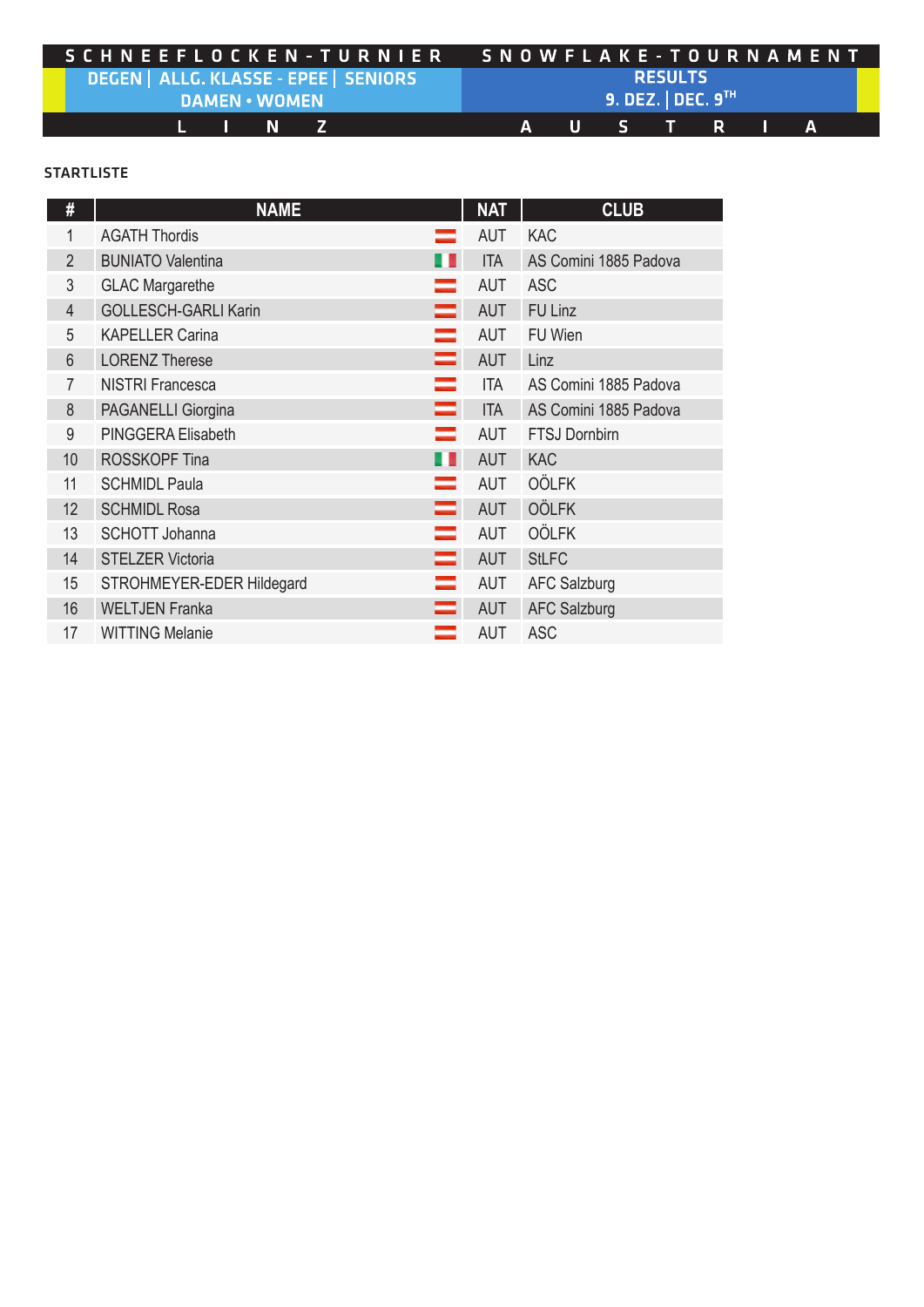## SCHNEEFLOCKEN-TURNIER SNOWFLAKE-TOURNAMENT DEGEN | ALLG. KLASSE - EPEE | SENIORS **RESULTS** 9. DEZ. | DEC. 9TH **DAMEN . WOMEN**  $\mathbf{I}$  $\blacksquare$  $\mathbb{Z}$  $S^{\pm}$ L.  $\overline{A}$  $\overline{U}$  $\top$ R  $\overline{A}$ П

*VORRUNDE 1 - POOLROUND #1*

| <b>WELTJEN Franka</b>       | <b>AFCS</b>  | <b>AUT</b> |
|-----------------------------|--------------|------------|
| <b>NISTRI Francesca</b>     | Padova       | <b>ITA</b> |
| <b>GOLLESCH-GARLI Karin</b> | FUL          | AUT        |
| <b>GLAC Margarethe</b>      | <b>ASC</b>   | AUT        |
| <b>STELZER Victoria</b>     | <b>StLFC</b> | <b>AUT</b> |
| <b>SCHMIDL Paula</b>        | <b>OÖLFK</b> | <b>AUT</b> |

|  |              |                | $\overline{2}$ |            | 0              | $\overline{c}$ |  |
|--|--------------|----------------|----------------|------------|----------------|----------------|--|
|  | $\mathbf{L}$ |                | $\overline{2}$ |            | $\overline{2}$ | $\overline{c}$ |  |
|  |              | $\mathbf{L}$   |                | $\sqrt{ }$ |                | 3              |  |
|  | 3            |                | $\overline{2}$ |            |                |                |  |
|  |              |                |                |            |                | 3              |  |
|  |              | $\overline{1}$ |                |            | $\overline{1}$ |                |  |

| S/G   | Ind   | GT | PI             |
|-------|-------|----|----------------|
| 0.200 | $-13$ | 10 | 5              |
| 0.400 | -4    | 16 | 4              |
| 0.600 | 3     | 19 | 3              |
| 0.000 | $-11$ | 14 | 6              |
| 0.800 | 11    | 23 | $\overline{2}$ |
| 1.000 | 14    | 25 |                |
|       |       |    |                |

 $0.500$  0 17 4  $0.500$  | 1 | 16 | 3

| PINGGERA Elisabeth     | <b>FTSJD</b> | <b>AUT</b> |
|------------------------|--------------|------------|
| <b>KAPELLER Carina</b> | <b>FUW</b>   | <b>AUT</b> |
| <b>AGATH Thordis</b>   | <b>KAC</b>   | <b>AUT</b> |
| PAGANELLI Giorgia      | Padova       | <b>ITA</b> |
| <b>LORENZ Therese</b>  | <b>FUL</b>   | <b>AUT</b> |
| <b>SCHOTT Johanna</b>  | <b>OÖLFK</b> | AUT        |

WITTING Melanie | ASC | AUT

|   |   |                |    |                |   | S/G   | Ind  | GT | PI             |
|---|---|----------------|----|----------------|---|-------|------|----|----------------|
|   | 3 | 3              | 3  | ν              | 4 | 0.200 | -4   | 18 | 5              |
| V |   | 3              | V4 |                |   | 0.600 | -1   | 18 | 3              |
| V | V |                | ٧  | V4             | ۱ | 1.000 | 11   | 24 |                |
| V | 3 | 2              |    | 3              | 2 | 0.200 | $-7$ | 15 | 6              |
| 2 | V | 3              | V  |                | V | 0.600 | 5    | 20 | $\overline{2}$ |
|   | 3 | $\overline{2}$ | ν  | $\overline{2}$ |   | 0.400 | -4   | 17 | 4              |

|  | 2             | V     | 3 | V             |                | ٧ | 0.600 |       | 5  | 20 | $\overline{2}$ |  |  |  |  |    |                |
|--|---------------|-------|---|---------------|----------------|---|-------|-------|----|----|----------------|--|--|--|--|----|----------------|
|  | V             | 3     | 2 | V             | $\overline{2}$ |   |       | 0.400 |    |    |                |  |  |  |  | 17 | $\overline{4}$ |
|  |               |       |   |               |                |   |       |       |    |    |                |  |  |  |  |    |                |
|  |               |       |   |               |                |   | S/G   | Ind   | GT | PI |                |  |  |  |  |    |                |
|  |               | 2     | 3 | 4             |                |   | 0.000 | $-10$ | 10 | 5  |                |  |  |  |  |    |                |
|  | V             |       | 3 | V             | 4              |   | 0.500 |       | 17 | 2  |                |  |  |  |  |    |                |
|  | $\mathcal{L}$ | $\lq$ |   | $\mathcal{L}$ | $\mathbf{L}$   |   | 1.000 | 8     | 20 |    |                |  |  |  |  |    |                |

| <b>BUNIATO Valentina</b>  | Padova      | ITA        |  |  | 4 |
|---------------------------|-------------|------------|--|--|---|
| <b>SCHMIDL Rosa</b>       | OÖLFK       | AUT        |  |  |   |
| STROHMEYER-EDER Hildegard | <b>AFCS</b> | <b>AUT</b> |  |  |   |
| ROSSKOPF Tina Maria       | <b>KAC</b>  | <b>AUT</b> |  |  |   |
|                           |             |            |  |  |   |

## *PLATZIERUNG NACH VORRUNDE #1*

| #               | <b>NAME</b>                 | <b>NAT</b> | <b>CLUB</b>           |
|-----------------|-----------------------------|------------|-----------------------|
| 1               | <b>SCHMIDL Paula</b>        | <b>AUT</b> | <b>OÖLFK</b>          |
| $\overline{2}$  | <b>AGATH Thordis</b>        | <b>AUT</b> | <b>KAC</b>            |
| 3               | <b>SCHMIDL Rosa</b>         | <b>AUT</b> | <b>OÖLFK</b>          |
| $\overline{4}$  | <b>STELZER Victoria</b>     | <b>AUT</b> | <b>StLFC</b>          |
| 5               | <b>LORENZ Therese</b>       | <b>AUT</b> | FU Linz               |
| $6\phantom{.}6$ | <b>GOLLESCH-GARLI Karin</b> | <b>AUT</b> | FU Linz               |
| $\overline{7}$  | <b>KAPELLER Carina</b>      | <b>AUT</b> | FU Wien               |
| 8               | <b>BUNIATO Valentina</b>    | <b>ITA</b> | AS Comini 1885 Padova |
| 9               | ROSSKOPF Tina Maria         | <b>AUT</b> | <b>KAC</b>            |
| 10              | STROHMEYER-EDER Hildegard   | <b>AUT</b> | <b>AFCS</b>           |
| 11              | <b>SCHOTT Johanna</b>       | <b>AUT</b> | <b>OÖLFK</b>          |
| 12              | <b>NISTRI Francesca</b>     | <b>ITA</b> | AS Comini 1885 Padova |
| 13              | PINGGERA Elisabeth          | <b>AUT</b> | <b>FTSJ Dornbirn</b>  |
| 14              | <b>PAGANELLI Giorgia</b>    | <b>ITA</b> | AS Comini 1885 Padova |
| 15              | <b>WELTJEN Franka</b>       | <b>AUT</b> | <b>AFCS</b>           |
| 16              | <b>WITTING Melanie</b>      | <b>AUT</b> | <b>ASC</b>            |
| 17              | <b>GLAC Margarethe</b>      | <b>AUT</b> | <b>ASC</b>            |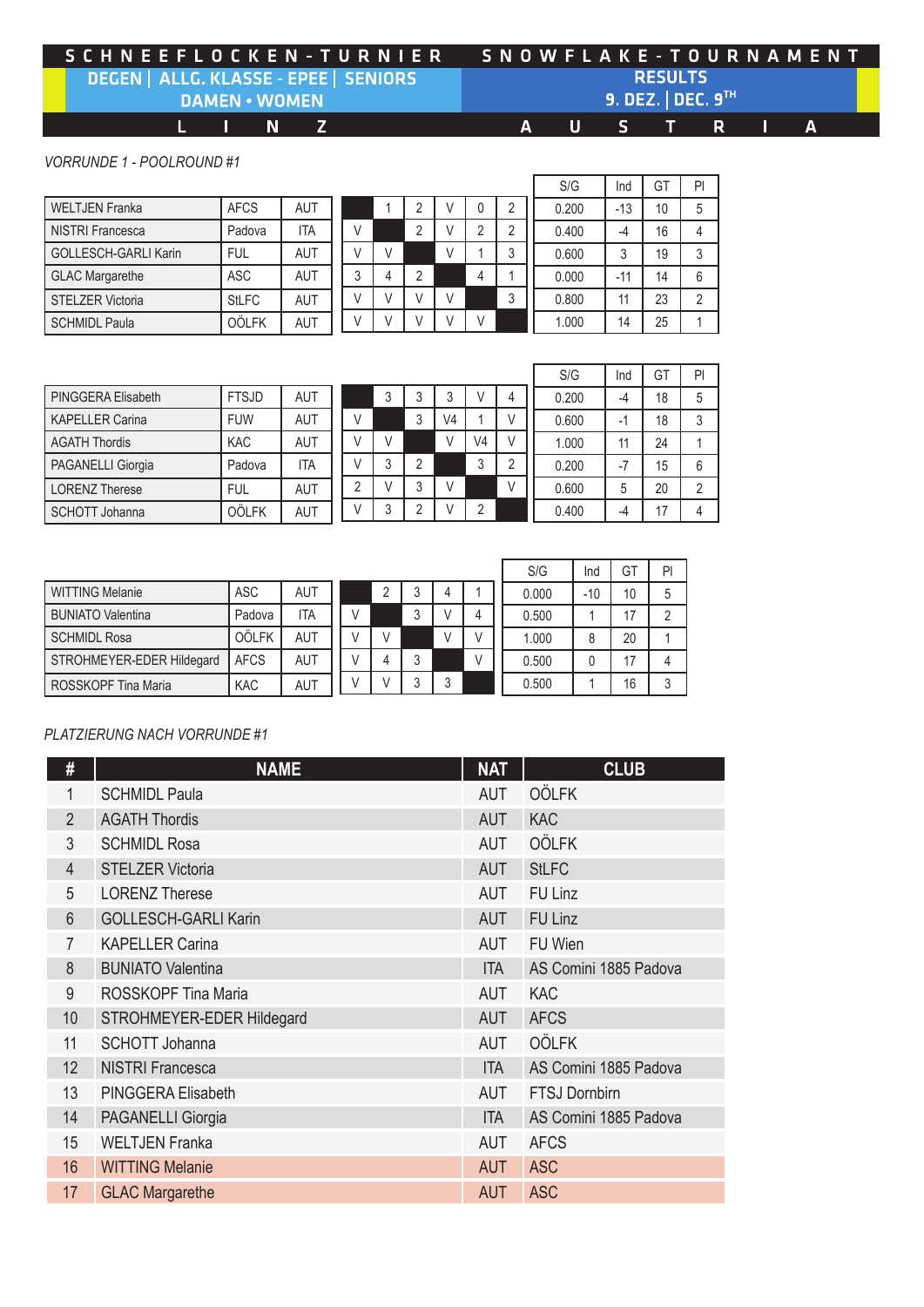|                                                    | SCHNEEFLOCKEN-TURNIER SNOWFLAKE-TOURNAMENT |
|----------------------------------------------------|--------------------------------------------|
| DEGEN   ALLG. KLASSE - EPEE   SENIORS <sup> </sup> | <b>RESULTS</b>                             |
| <b>DAMEN • WOMEN</b>                               | 9. DEZ. DEC. $9^{\text{th}}$               |
| IL IN ZI                                           | AUSTRIA                                    |

*VORRUNDE 2 - POOLROUND #2*

|                      |              |            |   |   |                |   | S/G   | Ind   | GT | P              |
|----------------------|--------------|------------|---|---|----------------|---|-------|-------|----|----------------|
| NISTRI Francesca     | Padova       | ITA        | 2 | ົ | 4              |   | 0.000 | $-10$ | 10 | 5              |
| GOLLESCH-GARLI Karin | <b>FUL</b>   | <b>AUT</b> |   |   | റ              |   | 0.500 | $-3$  | 13 | 3              |
| PIGGERA Elisabeth    | <b>FTSJD</b> | <b>AUT</b> | 4 |   | 4              | າ | 0.250 | ۰.    | 16 | 4              |
| KAPELLER Carina      | <b>FUW</b>   | <b>AUT</b> | V |   |                | 3 | 0.750 |       | 18 | $\overline{2}$ |
| SCHMIDL Paula        | <b>OÖLFK</b> | AUT        |   |   | V <sub>4</sub> |   | 1.000 | 10    | 19 |                |
|                      |              |            |   |   |                |   |       |       |    |                |

| STROHMEYER-EDER Hildegard | <b>AFCS</b> | AUT        |
|---------------------------|-------------|------------|
| <b>WELTJEN Franka</b>     | <b>AFCS</b> | <b>AUT</b> |
| <b>BUNIATO Valentina</b>  | Padova      | <b>ITA</b> |
| <b>LORENZ Therese</b>     | <b>FUL</b>  | <b>AUT</b> |
| <b>AGATH Thordis</b>      | <b>KAC</b>  | AUT        |

|  |                | $\overline{2}$ | 3              |               |                |
|--|----------------|----------------|----------------|---------------|----------------|
|  | $\overline{'}$ |                | 3              | $\mathcal{U}$ | 4              |
|  |                | $\overline{1}$ |                | V             | $\overline{V}$ |
|  |                |                | $\mathfrak{Z}$ |               | $\overline{ }$ |
|  |                |                | 3              | 3             |                |

r

| S/G   | Ind  | GT | PI |
|-------|------|----|----|
| 0.500 |      | 17 | 2  |
| 0.250 | $-5$ | 12 |    |
| 0.250 | -7   | 12 | 5  |
| 1.000 | 12   | 20 |    |
| 0.500 |      | 14 | 3  |

|                         |              |            |  |   |        |   |  | S/G   | Ind    | GT | P              |
|-------------------------|--------------|------------|--|---|--------|---|--|-------|--------|----|----------------|
| <b>STELZER Victoria</b> | <b>StLFC</b> | AUT        |  |   | ີ      | 4 |  | 0.750 |        | 16 | $\overline{2}$ |
| ROSSKOPF Tina Maria     | <b>KAC</b>   | <b>AUT</b> |  |   | ◠<br>J | V |  | 0.500 | $\sim$ | 14 | 3              |
| PAGANELLI Giorgina      | Paova        | ITA        |  |   |        |   |  | 0.000 | $-13$  |    | 5              |
| <b>SCHMIDL Rosa</b>     | <b>OÖLFK</b> | AUT        |  | 4 | ◠<br>J |   |  | 1.000 | 12     | 20 |                |
| SCHOTT Johanna          | <b>OÖLFK</b> | <b>AUT</b> |  |   | $\sim$ | ◠ |  | 0.250 | - 1    | 10 | 4              |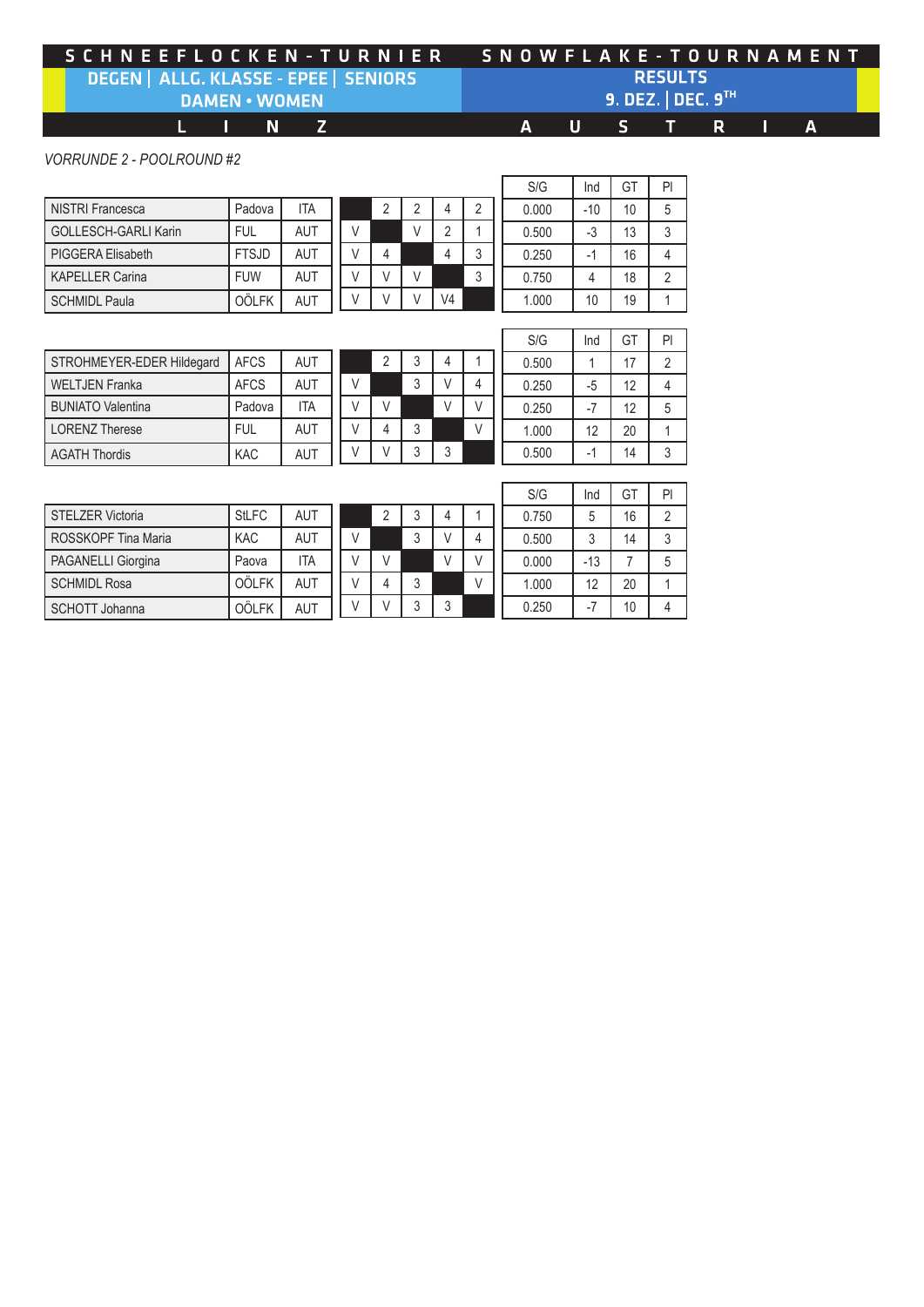| SCHNEEFLOCKEN-TURNIER SNOWFLAKE-TOURNAMENT         |                                  |  |  |  |  |  |  |  |  |  |
|----------------------------------------------------|----------------------------------|--|--|--|--|--|--|--|--|--|
| DEGEN   ALLG. KLASSE - EPEE   SENIORS <sup> </sup> | <b>RESULTS</b>                   |  |  |  |  |  |  |  |  |  |
| <b>DAMEN • WOMEN</b>                               | $9.$ DEZ.   DEC. $9^{\text{th}}$ |  |  |  |  |  |  |  |  |  |
| L IN Z                                             | AUSTRIA                          |  |  |  |  |  |  |  |  |  |

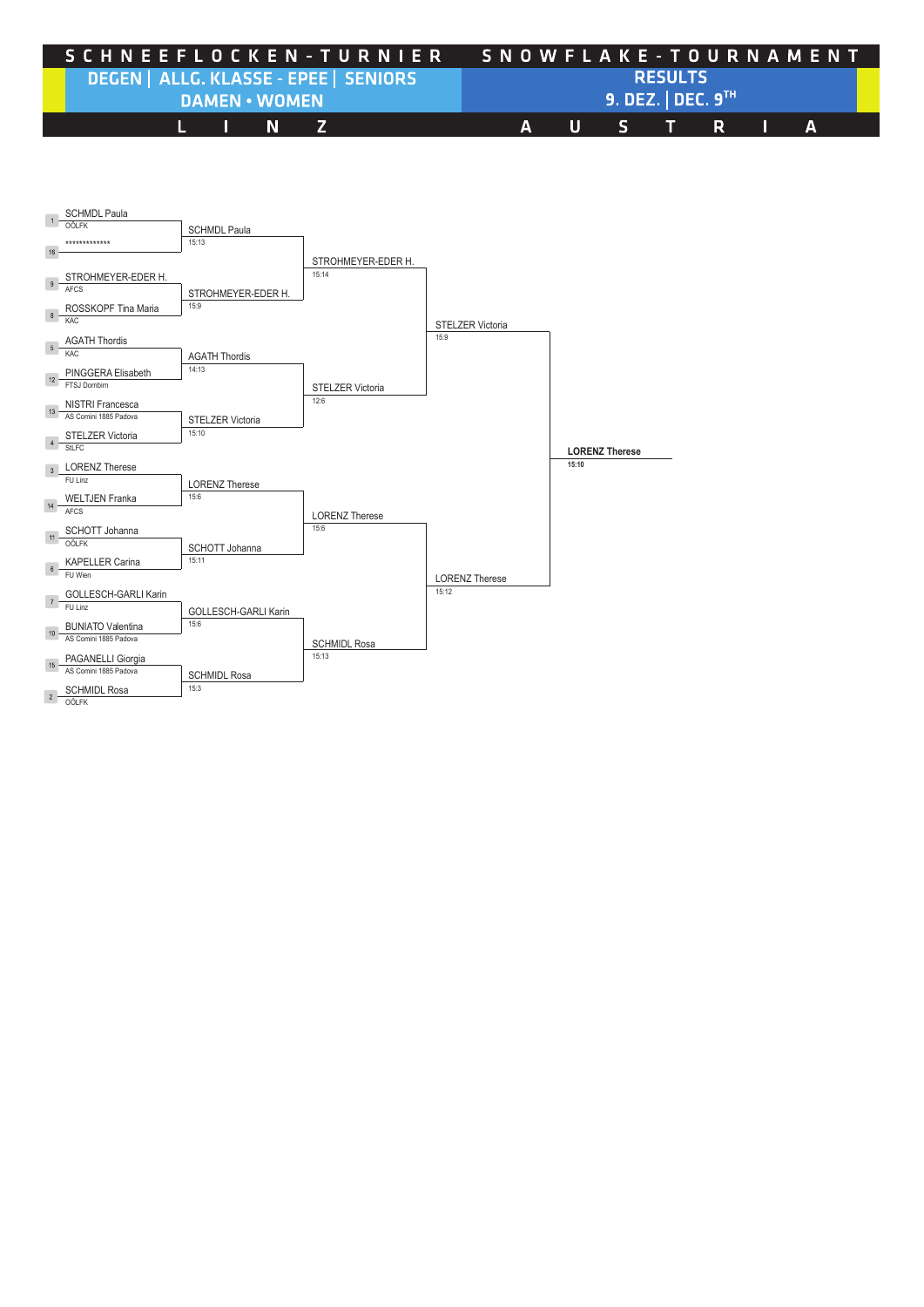| SCHNEEFLOCKEN-TURNIER                              |  |        |  |                              |  |                | SNOWFLAKE - TOURNAMENT |           |  |  |  |  |  |  |  |  |
|----------------------------------------------------|--|--------|--|------------------------------|--|----------------|------------------------|-----------|--|--|--|--|--|--|--|--|
| DEGEN   ALLG. KLASSE - EPEE   SENIORS <sup> </sup> |  |        |  |                              |  | <b>RESULTS</b> |                        |           |  |  |  |  |  |  |  |  |
| <b>DAMEN • WOMEN</b>                               |  |        |  | 9. DEZ. DEC. $9^{\text{TH}}$ |  |                |                        |           |  |  |  |  |  |  |  |  |
|                                                    |  | L IN Z |  |                              |  |                |                        | IAUSTRTAI |  |  |  |  |  |  |  |  |

## **GESAMTERGEBNIS** OVERALL RANKING

| #               | <b>NAME</b>                 |          | <b>NAT</b> | <b>CLUB</b>           |
|-----------------|-----------------------------|----------|------------|-----------------------|
| $\mathbf{1}$    | <b>LORENZ Therese</b>       |          | <b>AUT</b> | <b>FU Linz</b>        |
| $\overline{2}$  | <b>STELZER Victoria</b>     |          | <b>AUT</b> | <b>StLFC</b>          |
| 3               | <b>SCHMIDL Rosa</b>         |          | <b>AUT</b> | <b>OÖLFK</b>          |
| 3               | STROHMEYER-EDER Hildegard   |          | <b>AUT</b> | <b>AFCS</b>           |
| 5               | <b>SCHMIDL Paula</b>        |          | <b>AUT</b> | <b>OÖLFK</b>          |
| 6               | <b>AGATH Thordis</b>        | =        | <b>SUI</b> | <b>KAC</b>            |
| 7               | <b>GOLLESCH-GARLI Karin</b> |          | <b>AUT</b> | FU Linz               |
| 8               | <b>SCHOTT Johanna</b>       | =        | <b>AUT</b> | <b>OÖLFK</b>          |
| 9               | <b>KAPELLER Carina</b>      | $\equiv$ | <b>AUT</b> | FU Wien               |
| 10 <sup>°</sup> | <b>ROSSKOPF Tina Maria</b>  | $\equiv$ | <b>AUT</b> | <b>KAC</b>            |
| 11              | <b>BUNIATO Valentina</b>    |          | <b>AUT</b> | AS Comini 1885 Padova |
| 12              | PINGGERA Elisabeth          | =        | <b>AUT</b> | <b>FTSJ Dornbirn</b>  |
| 13              | <b>NISTRI Francesca</b>     |          | <b>AUT</b> | AS Comini 1885 Padova |
| 14              | <b>WELTJEN Franka</b>       | =        | <b>AUT</b> | <b>ASFC</b>           |
| 15              | <b>PAGANELLI Giogia</b>     |          | <b>AUT</b> | AS Comini 1885 Padova |
| 16              | <b>WITTING Melanie</b>      | =        | <b>AUT</b> | <b>ASC</b>            |
| 17              | <b>GLAC Margarethe</b>      |          | <b>SVK</b> | <b>ASC</b>            |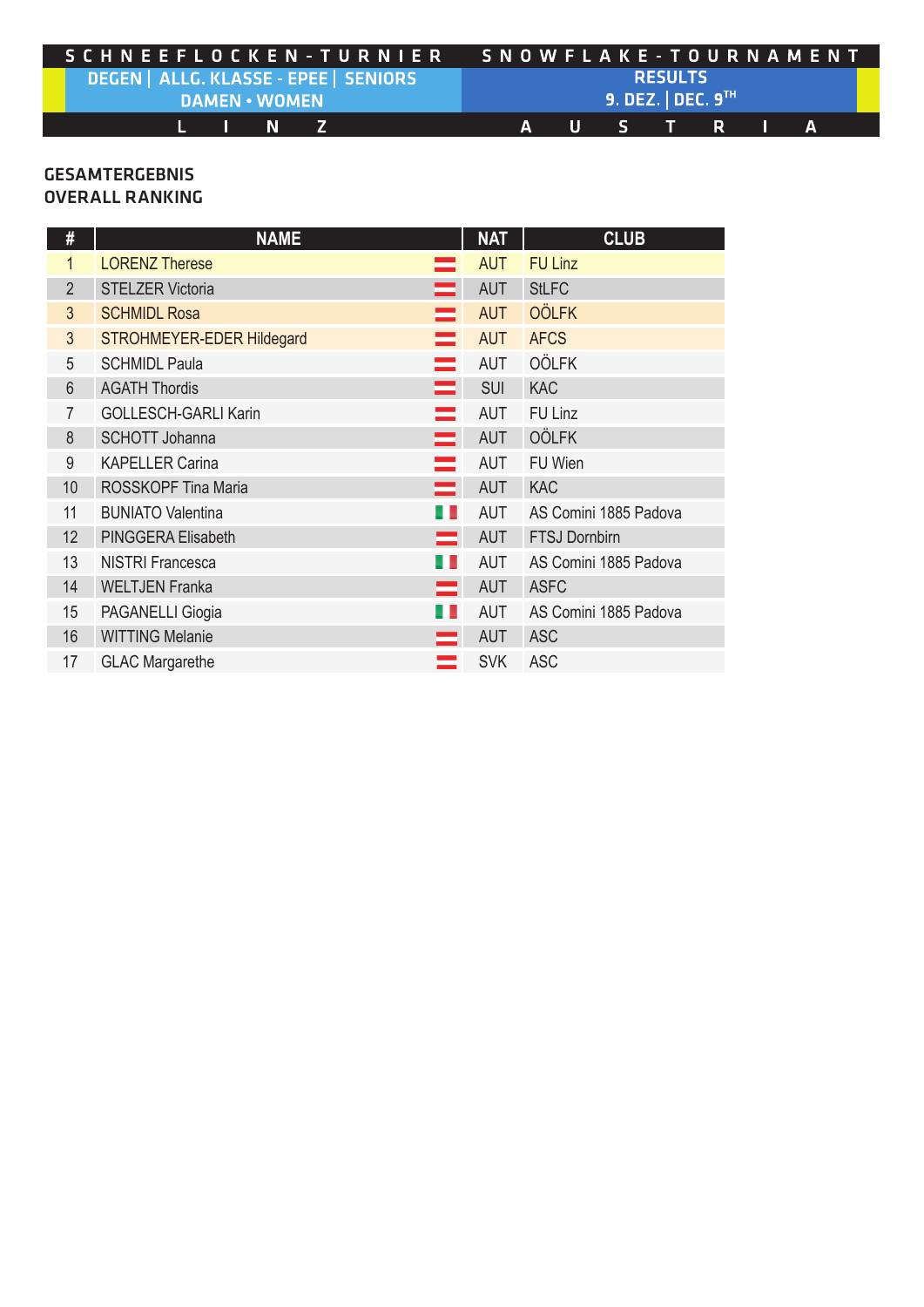| 'S C H N E E F L O C K E N - T U R N I E R G N O W F L A K E - T O U R N A M E N T |  |        |  |  |  |                |  |                              |  |  |  |  |  |  |  |
|------------------------------------------------------------------------------------|--|--------|--|--|--|----------------|--|------------------------------|--|--|--|--|--|--|--|
| DEGEN   ALLG. KLASSE - EPEE   SENIORS <sup> </sup>                                 |  |        |  |  |  | <b>RESULTS</b> |  |                              |  |  |  |  |  |  |  |
| <b>DAMEN • WOMEN</b>                                                               |  |        |  |  |  |                |  | 9. DEZ. DEC. $9^{\text{th}}$ |  |  |  |  |  |  |  |
|                                                                                    |  | L IN Z |  |  |  |                |  | 'AUSTRIA                     |  |  |  |  |  |  |  |